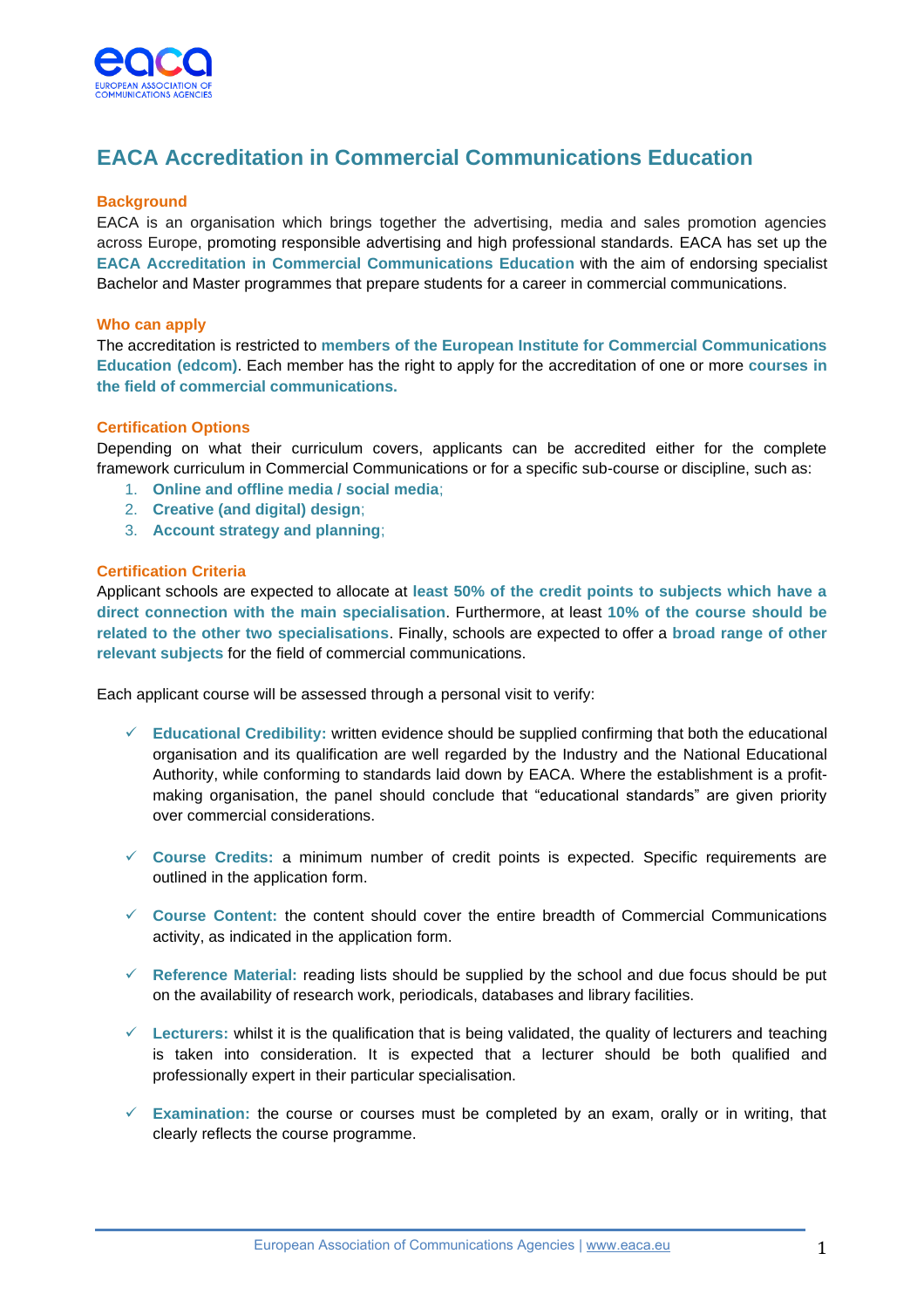

## **The EACA Accreditation Board**

The prestige and authority of the EACA Accreditation depends entirely on the reputation and professional standing of the institutes offering educational programmes that have been granted the Accreditation. To ensure that accredited courses adhere to agreed industry standards, a set of "**Guidelines**" establishes the ground for a rigorous assessment by the **EACA Accreditation Board.** 

The Board:

- ✓ brings together **leading international professionals and educators**.
- $\checkmark$  guarantees that all the accredited courses meet the high EACA standards, wherever they may be and however diverse they might be.

# **Accreditation Process**

It is the course and not the school which is accredited. The application for programme or course accreditation follows a standard format and is based on a Self-Assessment report and a visit by an evaluation expert.

The EACA Accreditation process is based on the fundamental principle that courses should offer students a balanced mix of theoretical and practical subjects in commercial communications. The course accreditation will be valid for a period of 3 years, followed by a re-validation application that should detail any staff, structural or content changes to the programme or the course.

- 1. edcom schools wishing to accredit a programme are invited to submit an **Application Form** and transfer the administration fee (€500).
- 2. Each course is individually scored through a rigorous assessment by the **EACA Accreditation Board**, looking to ensure an internationally recognised quality of teaching required by the international communications industry. Comprehensive guidelines are available for comparison to guarantee conformity and also a detailed list of academic criteria which have to be met.
- 3. Applicant schools will receive an **assessment report** with the EACA Accreditation Board recommendations. Upon positive response, applicant schools are requested to cover the accreditation fee (€1,500).
- 4. Approved programmes will receive an on-site visit; following the visit, an official notification will be sent indicating whether the content of the course/qualification meets the requirements of the EACA Accreditation. If the requirements are not fully met, a conditional acceptance may be granted, whereby an Institute may be required to modify some of its practices to come into line with the standards laid down by EACA. It is possible, but unlikely, that an acceptance visit could result in a complete rejection.
- 5. After the visit and once the school receives a positive report, the accreditation process will be complete. Schools are then welcome to cover the Annual Accreditation fee which ensures 30 printed certificates  $(\epsilon_1, 000)$ ; the fee will be invoiced every year for the next three years following the approval.
- 6. Every third year, schools are invited to apply for an **Accreditation Renewal** (€1,500).